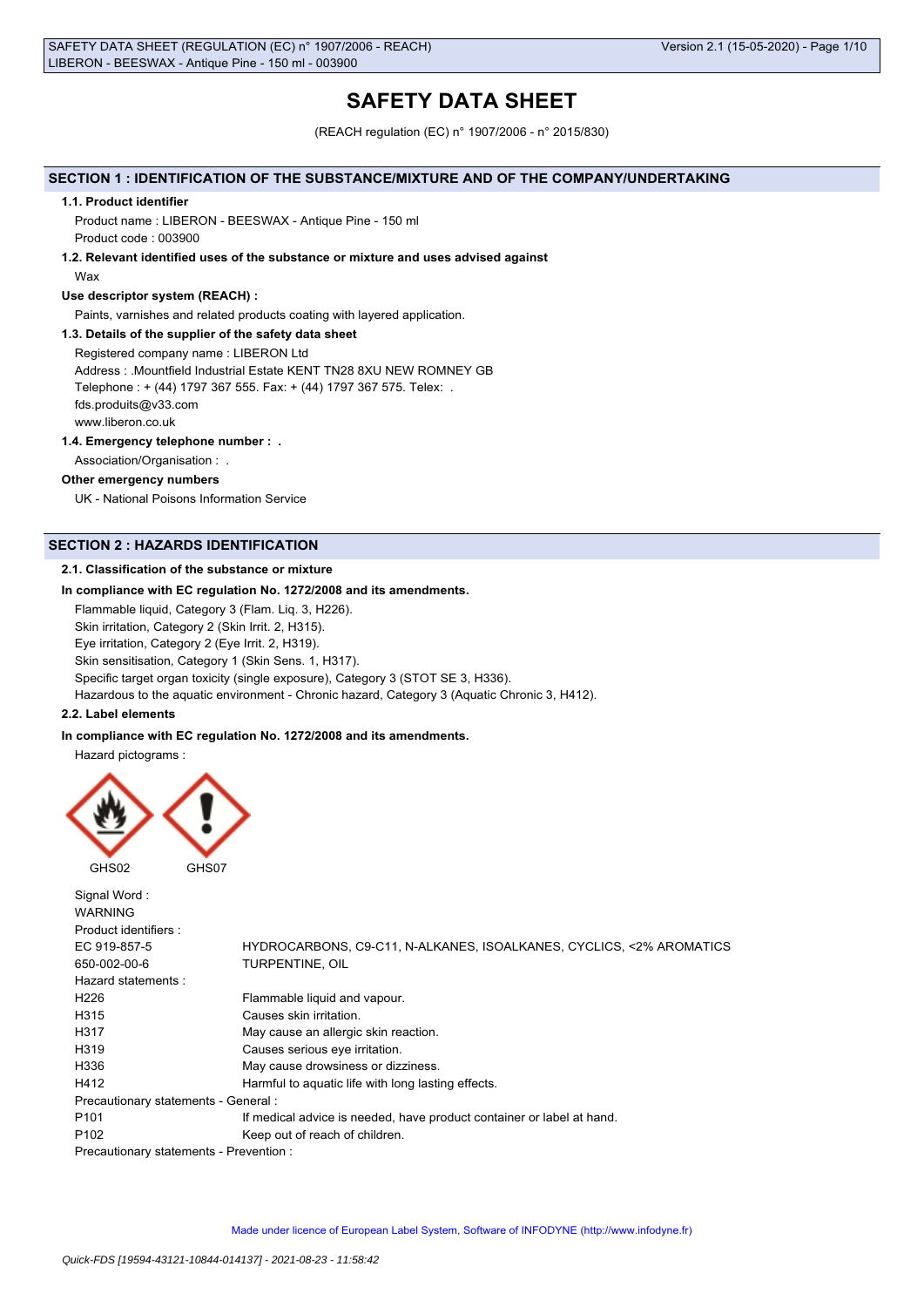| SAFETY DATA SHEET (REGULATION (EC) n° 1907/2006 - REACH |  |
|---------------------------------------------------------|--|
| LIBERON - BEESWAX - Antique Pine - 150 ml - 003900      |  |

...

| P <sub>210</sub> | Keep away from heat, hot surfaces, sparks, open flames and other ignition sources. No |
|------------------|---------------------------------------------------------------------------------------|
|                  | smoking.                                                                              |
| P <sub>271</sub> | Use only outdoors or in a well-ventilated area.                                       |

P280 Wear protective gloves/protective clothing/eye protection/face protection/hearing protection/

Precautionary statements - Disposal :

P501 Dispose of contents/container to a waste collection center (contact the local authority)

#### **2.3. Other hazards**

The mixture does not contain substances classified as 'Substances of Very High Concern' (SVHC) >= 0.1% published by the European CHemicals Agency (ECHA) under article 57 of REACH: http://echa.europa.eu/fr/candidate-list-table

The mixture fulfils neither the PBT nor the vPvB criteria for mixtures in accordance with annexe XIII of the REACH regulations EC 1907/2006.

### **SECTION 3 : COMPOSITION/INFORMATION ON INGREDIENTS**

### **3.2. Mixtures**

**Composition :**

| Identification                           | (EC) 1272/2008             | Note  | $\%$                  |
|------------------------------------------|----------------------------|-------|-----------------------|
| INDEX: Z470                              | GHS07, GHS08, GHS02        |       | $50 \le x \% \le 100$ |
| EC: 919-857-5                            | Dgr                        |       |                       |
| REACH: 01-2119463258-33                  | Flam. Liq. 3, H226         |       |                       |
|                                          | Asp. Tox. 1, H304          |       |                       |
| HYDROCARBONS, C9-C11,                    | STOT SE 3, H336            |       |                       |
| N-ALKANES, ISOALKANES, CYCLICS,          | EUH:066                    |       |                       |
| <2% AROMATICS                            |                            |       |                       |
| INDEX: 650-002-00-6                      | GHS02, GHS08, GHS07, GHS09 | $[1]$ | $10 \le x \% \le 25$  |
| CAS: 8006-64-2                           | Dgr                        |       |                       |
| EC: 232-350-7                            | Flam. Lig. 3, H226         |       |                       |
| REACH: 01-2119553060-53                  | Acute Tox. 4, H332         |       |                       |
|                                          | Acute Tox. 4, H312         |       |                       |
| TURPENTINE, OIL                          | Acute Tox. 4, H302         |       |                       |
|                                          | Asp. Tox. 1, H304          |       |                       |
|                                          | Eye Irrit. 2, H319         |       |                       |
|                                          | Skin Irrit. 2, H315        |       |                       |
|                                          | Skin Sens. 1, H317         |       |                       |
|                                          | Aquatic Chronic 2, H411    |       |                       |
|                                          |                            |       |                       |
| INDEX: Z365                              |                            | $[1]$ | $10 \le x \% \le 25$  |
| CAS: 8002-74-2                           |                            |       |                       |
| EC: 232-315-6                            |                            |       |                       |
| REACH: 01-2119488076-30                  |                            |       |                       |
|                                          |                            |       |                       |
| <b>CIRES DE PARAFFINE ET CIRES</b>       |                            |       |                       |
| <b>D'HYDROCARBURES</b><br>$\overline{1}$ |                            |       |                       |

(Full text of H-phrases: see section 16)

### **Information on ingredients :**

[1] Substance for which maximum workplace exposure limits are available.

### **SECTION 4 : FIRST AID MEASURES**

As a general rule, in case of doubt or if symptoms persist, always call a doctor. NEVER induce swallowing by an unconscious person.

## **4.1. Description of first aid measures**

#### **In the event of exposure by inhalation :**

In the event of massive inhalation, remove the person exposed to fresh air. Keep warm and at rest.

If the person is unconscious, place in recovery position. Notify a doctor in all events, to ascertain whether observation and supportive hospital care will be necessary.

If breathing is irregular or has stopped, effect mouth-to-mouth resuscitation and call a doctor.

### **In the event of splashes or contact with eyes :**

Wash thoroughly with fresh, clean water for 15 minutes holding the eyelids open.

If there is any redness, pain or visual impairment, consult an ophthalmologist.

#### **In the event of splashes or contact with skin :**

Remove contaminated clothing and wash the skin thoroughly with soap and water or a recognised cleaner.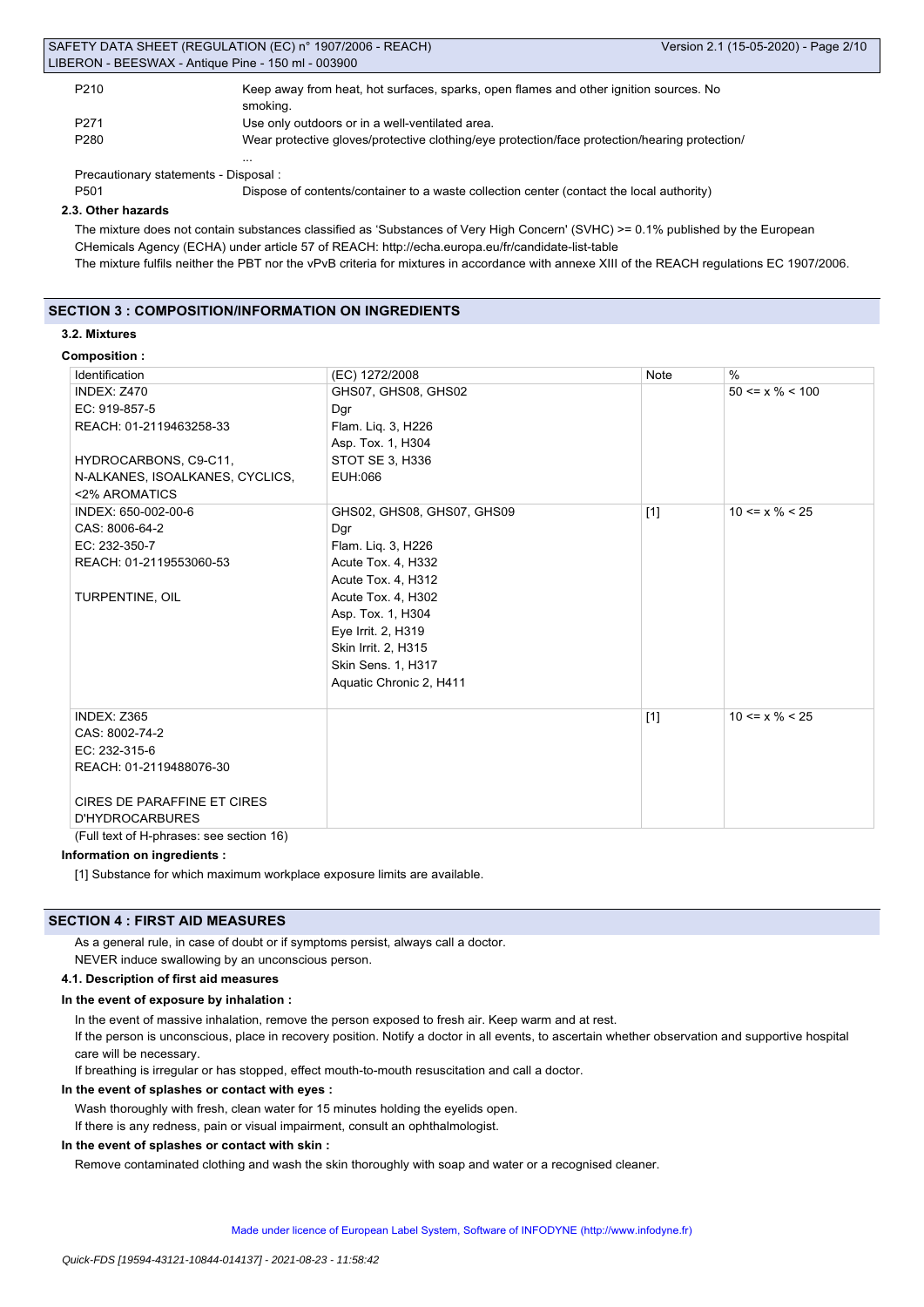Watch out for any remaining product between skin and clothing, watches, shoes, etc.

In the event of an allergic reaction, seek medical attention.

If the contaminated area is widespread and/or there is damage to the skin, a doctor must be consulted or the patient transferred to hospital.

### **In the event of swallowing :**

Do not give the patient anything orally.

In the event of swallowing, if the quantity is small (no more than one mouthful), rinse the mouth with water and consult a doctor.

Keep the person exposed at rest. Do not force vomiting.

Seek medical attention immediately, showing the label.

If swallowed accidentally, call a doctor to ascertain whether observation and hospital care will be necessary. Show the label.

### **4.2. Most important symptoms and effects, both acute and delayed**

#### No data available.

### **4.3. Indication of any immediate medical attention and special treatment needed**

No data available.

### **SECTION 5 : FIREFIGHTING MEASURES**

#### Flammable.

Chemical powders, carbon dioxide and other extinguishing gas are suitable for small fires.

#### **5.1. Extinguishing media**

Keep packages near the fire cool, to prevent pressurised containers from bursting.

### **Suitable methods of extinction**

- In the event of a fire, use :
- sprayed water or water mist
- water with AFFF (Aqueous Film Forming Foam) additive
- halon
- foam
- multipurpose ABC powder
- BC powder
- carbon dioxide (CO2)

Prevent the effluent of fire-fighting measures from entering drains or waterways.

## **Unsuitable methods of extinction**

In the event of a fire, do not use :

- water jet

### **5.2. Special hazards arising from the substance or mixture**

A fire will often produce a thick black smoke. Exposure to decomposition products may be hazardous to health.

Do not breathe in smoke.

In the event of a fire, the following may be formed :

- carbon monoxide (CO)
- carbon dioxide (CO2)

### **5.3. Advice for firefighters**

Fire-fighting personnel are to be equipped with autonomous insulating breathing apparatus.

### **SECTION 6 : ACCIDENTAL RELEASE MEASURES**

#### **6.1. Personal precautions, protective equipment and emergency procedures**

Consult the safety measures listed under headings 7 and 8.

### **For non first aid worker**

Because of the organic solvents contained in the mixture, eliminate sources of ignition and ventilate the area.

Avoid inhaling the vapors.

Avoid any contact with the skin and eyes.

If a large quantity has been spilt, evacuate all personnel and only allow intervention by trained operators equipped with safety apparatus.

#### **For first aid worker**

First aid workers will be equipped with suitable personal protective equipment (See section 8).

### **6.2. Environmental precautions**

Contain and control the leaks or spills with non-combustible absorbent materials such as sand, earth, vermiculite, diatomaceous earth in drums for waste disposal.

Prevent any material from entering drains or waterways.

If the product contaminates waterways, rivers or drains, alert the relevant authorities in accordance with statutory procedures

Use drums to dispose of collected waste in compliance with current regulations (see section 13).

### **6.3. Methods and material for containment and cleaning up**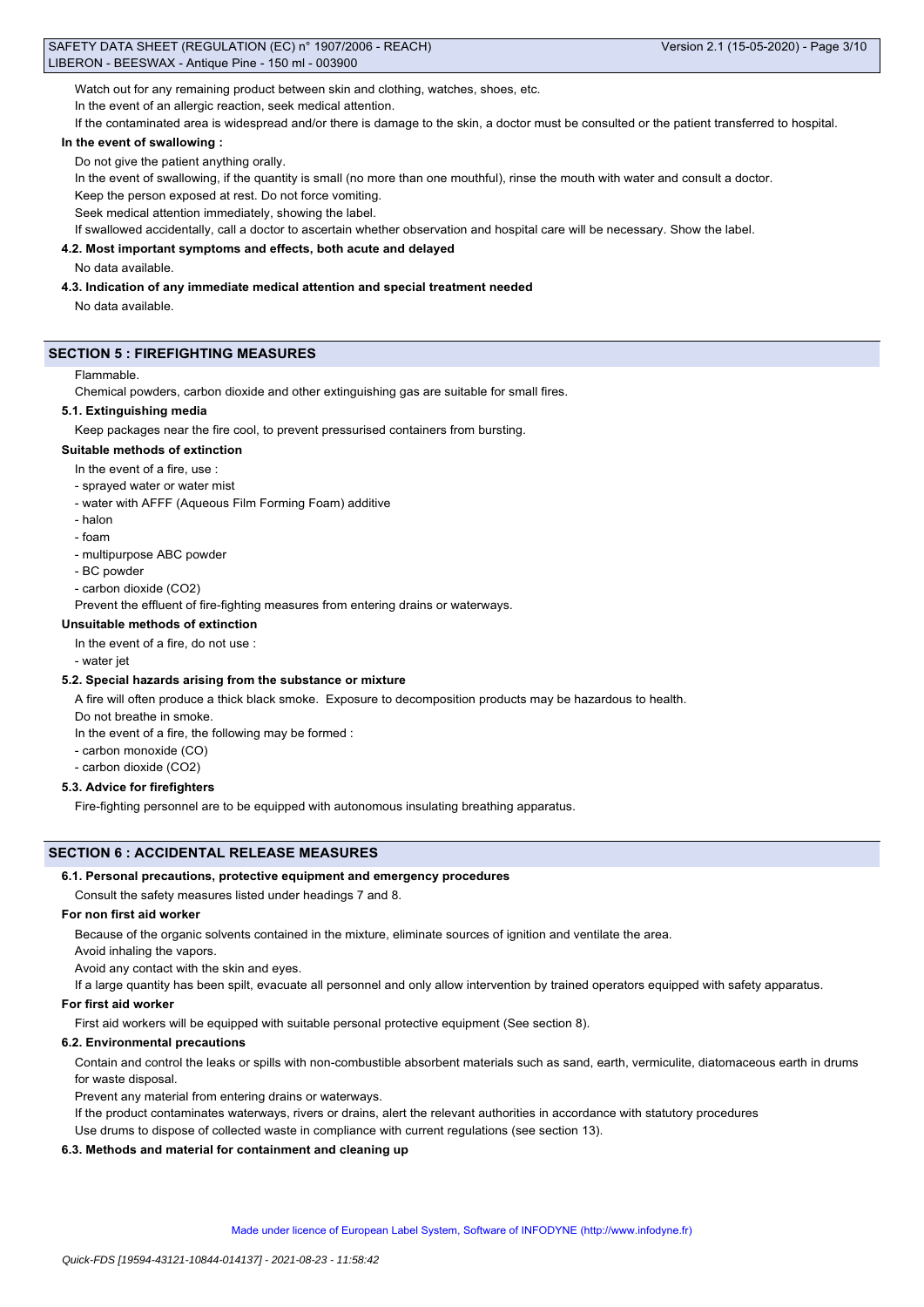Clean preferably with a detergent, do not use solvents.

### **6.4. Reference to other sections**

No data available.

#### **SECTION 7 : HANDLING AND STORAGE**

Requirements relating to storage premises apply to all facilities where the mixture is handled.

Individuals with a history of skin sensitisation should not, under any circumstance, handle this mixture.

### **7.1. Precautions for safe handling**

Always wash hands after handling.

Remove and wash contaminated clothing before re-using.

Ensure that there is adequate ventilation, especially in confined areas.

Remove contaminated clothing and protective equipment before entering eating areas.

#### **Fire prevention :**

Handle in well-ventilated areas.

Vapours are heavier than air. They can spread along the ground and form mixtures that are explosive with air.

Prevent the formation of flammable or explosive concentrations in air and avoid vapor concentrations higher than the occupational exposure limits.

Prevent the accumulation of electrostatic charges with connections to earth.

The mixture can become electrostatically charged : always earth during decanting operations. Wear antistatic shoes and clothing and floors should be electrically non-conductive.

Use the mixture in premises free of naked flames or other sources of ignition and ensure that electrical equipment is suitably protected.

Keep packages tightly closed and away from sources of heat, sparks and naked flames.

Do not use tools which may produce sparks. Do not smoke.

Prevent access by unauthorised personnel.

#### **Recommended equipment and procedures :**

For personal protection, see section 8.

Observe precautions stated on label and also industrial safety regulations.

Avoid inhaling vapors. Carry out any industrial operation which may give rise to this in a sealed apparatus.

Provide vapor extraction at the emission source and also general ventilation of the premises.

Also provide breathing apparatus for certain short tasks of an exceptional nature and for emergency interventions.

In all cases, recover emissions at source.

Avoid skin and eye contact with this mixture.

Packages which have been opened must be reclosed carefully and stored in an upright position.

### **Prohibited equipment and procedures :**

No smoking, eating or drinking in areas where the mixture is used.

Never open the packages under pressure.

### **7.2. Conditions for safe storage, including any incompatibilities**

No data available.

#### **Storage**

Keep out of reach of children.

Keep the container tightly closed in a dry, well-ventilated place.

Keep away from all sources of ignition - do not smoke.

Keep well away from all sources of ignition, heat and direct sunlight.

Avoid accumulation of electrostatic charges.

The floor must be impermeable and form a collecting basin so that, in the event of an accidental spillage, the liquid cannot spread beyond this area.

#### **Packaging**

Always keep in packaging made of an identical material to the original.

### **7.3. Specific end use(s)**

No data available.

### **SECTION 8 : EXPOSURE CONTROLS/PERSONAL PROTECTION**

#### **8.1. Control parameters**

#### **Occupational exposure limits :**

- ACGIH TLV (American Conference of Governmental Industrial Hygienists, Threshold Limit Values, 2010) :

| CAS       | TWA.             | <b>STE</b> | Ceiling | <b>Definition</b> | Criteria. |  |
|-----------|------------------|------------|---------|-------------------|-----------|--|
| 8006-64-2 | 20 ppm           |            |         | SEN:<br>A4        |           |  |
| 8002-74-2 | $2 \text{ mg/m}$ |            |         |                   |           |  |

- France (INRS - ED984 / 2019-1487) :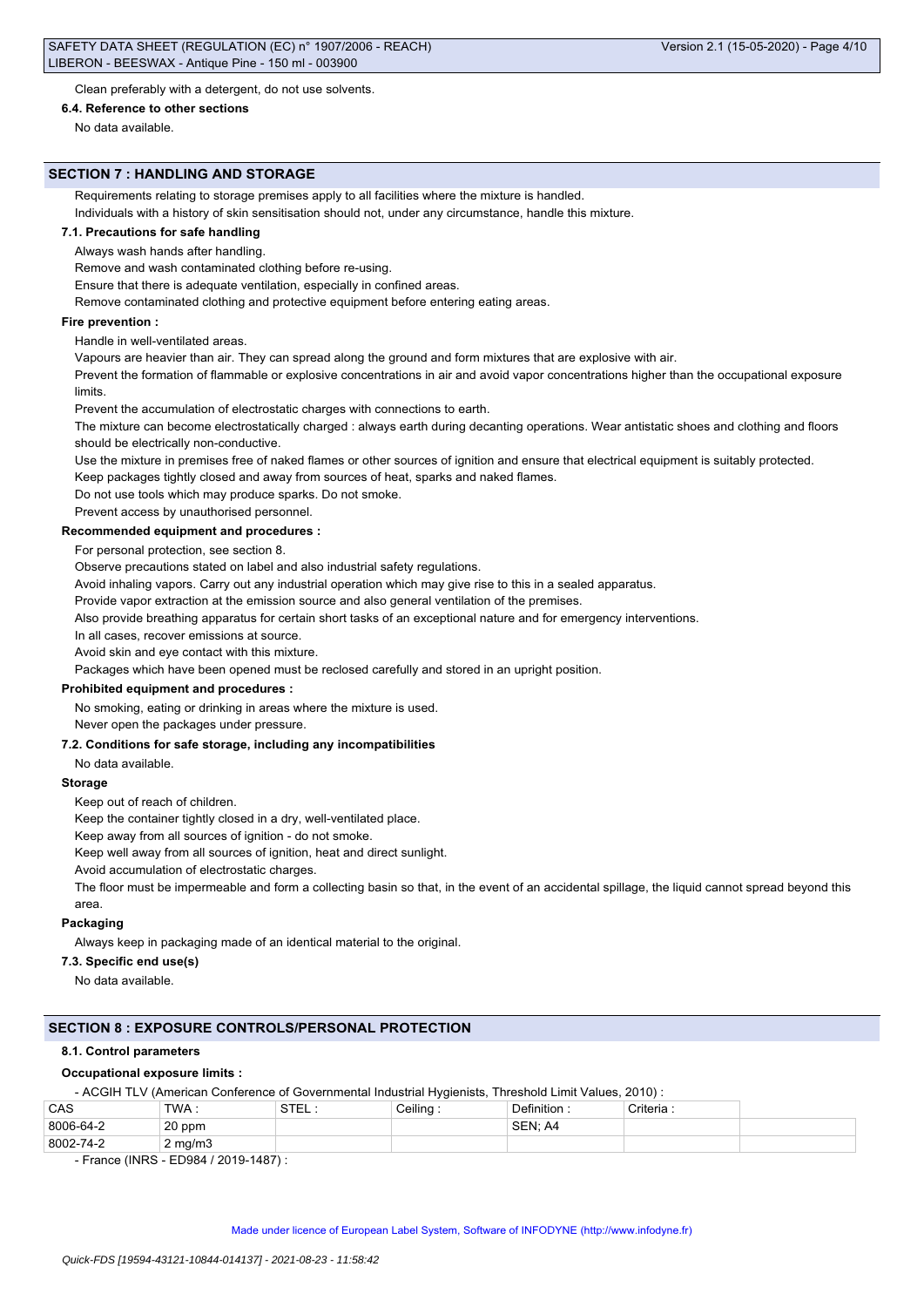|                           |                                                    | SAFETY DATA SHEET (REGULATION (EC) n° 1907/2006 - REACH)                          |                                  |                                  |                          | Version 2.1 (15-05-2020) - Page 5/10 |  |  |  |  |
|---------------------------|----------------------------------------------------|-----------------------------------------------------------------------------------|----------------------------------|----------------------------------|--------------------------|--------------------------------------|--|--|--|--|
|                           | LIBERON - BEESWAX - Antique Pine - 150 ml - 003900 |                                                                                   |                                  |                                  |                          |                                      |  |  |  |  |
| CAS                       | VME-ppm:                                           | $VME-mq/m3$ :                                                                     | VLE-ppm:                         | $VLE-mq/m3$ :                    | Notes:                   | TMP No:                              |  |  |  |  |
| 8006-64-2                 | 100                                                | 560                                                                               |                                  | $\overline{\phantom{a}}$         | $\overline{\phantom{a}}$ | 65.84                                |  |  |  |  |
| 8002-74-2                 |                                                    | 2                                                                                 |                                  | $\overline{\phantom{a}}$         | $\overline{\phantom{a}}$ | 36                                   |  |  |  |  |
|                           |                                                    | - UK / WEL (Workplace exposure limits, EH40/2005, 2011) :                         |                                  |                                  |                          |                                      |  |  |  |  |
| CAS                       | TWA:                                               | STEL:                                                                             | Ceiling:                         | Definition:                      | Criteria :               |                                      |  |  |  |  |
| 8006-64-2                 | $100$ ppm                                          | $150$ ppm                                                                         |                                  |                                  |                          |                                      |  |  |  |  |
|                           | 566 mg/ $m3$                                       | 850 mg/m <sup>3</sup>                                                             |                                  |                                  |                          |                                      |  |  |  |  |
| 8002-74-2                 | - ppm                                              | - ppm                                                                             |                                  |                                  |                          |                                      |  |  |  |  |
|                           | $2$ mg/m <sup>3</sup>                              | $6 \text{ mg/m}^3$                                                                |                                  |                                  |                          |                                      |  |  |  |  |
|                           |                                                    | Derived no effect level (DNEL) or derived minimum effect level (DMEL):            |                                  |                                  |                          |                                      |  |  |  |  |
|                           |                                                    | HYDROCARBONS, C9-C11, N-ALKANES, ISOALKANES, CYCLICS, <2% AROMATICS               |                                  |                                  |                          |                                      |  |  |  |  |
| <b>Final use:</b>         |                                                    |                                                                                   | Workers.                         |                                  |                          |                                      |  |  |  |  |
| Exposure method:          |                                                    |                                                                                   | Dermal contact.                  |                                  |                          |                                      |  |  |  |  |
|                           | Potential health effects:                          |                                                                                   | Long term systemic effects.      |                                  |                          |                                      |  |  |  |  |
| DNEL:                     |                                                    |                                                                                   |                                  | 208 mg/kg de poids corporel/jour |                          |                                      |  |  |  |  |
|                           |                                                    |                                                                                   |                                  |                                  |                          |                                      |  |  |  |  |
| Exposure method:          |                                                    |                                                                                   | Inhalation.                      |                                  |                          |                                      |  |  |  |  |
| Potential health effects: |                                                    |                                                                                   |                                  | Long term systemic effects.      |                          |                                      |  |  |  |  |
| DNEL:                     |                                                    |                                                                                   | 871 mg de substance/m3           |                                  |                          |                                      |  |  |  |  |
|                           |                                                    |                                                                                   |                                  |                                  |                          |                                      |  |  |  |  |
| Final use:                |                                                    |                                                                                   | Consumers.                       |                                  |                          |                                      |  |  |  |  |
| Exposure method:          |                                                    |                                                                                   | Ingestion.                       |                                  |                          |                                      |  |  |  |  |
|                           | Potential health effects:                          |                                                                                   | Long term systemic effects.      |                                  |                          |                                      |  |  |  |  |
| DNEL:                     |                                                    |                                                                                   | 125 mg/kg de poids corporel/jour |                                  |                          |                                      |  |  |  |  |
|                           |                                                    |                                                                                   |                                  |                                  |                          |                                      |  |  |  |  |
| Exposure method:          |                                                    |                                                                                   | Dermal contact.                  |                                  |                          |                                      |  |  |  |  |
| Potential health effects: |                                                    | Long term systemic effects.                                                       |                                  |                                  |                          |                                      |  |  |  |  |
| DNEL:                     |                                                    |                                                                                   | 125 mg/kg de poids corporel/jour |                                  |                          |                                      |  |  |  |  |
| Exposure method:          |                                                    |                                                                                   | Inhalation.                      |                                  |                          |                                      |  |  |  |  |
| Potential health effects: |                                                    | Long term systemic effects.                                                       |                                  |                                  |                          |                                      |  |  |  |  |
| DNEL:                     |                                                    |                                                                                   |                                  | 185 mg de substance/m3           |                          |                                      |  |  |  |  |
|                           |                                                    |                                                                                   |                                  |                                  |                          |                                      |  |  |  |  |
| 8.2. Exposure controls    |                                                    |                                                                                   |                                  |                                  |                          |                                      |  |  |  |  |
|                           |                                                    | Personal protection measures, such as personal protective equipment               |                                  |                                  |                          |                                      |  |  |  |  |
|                           |                                                    | Use personal protective equipment that is clean and has been properly maintained. |                                  |                                  |                          |                                      |  |  |  |  |
|                           |                                                    |                                                                                   |                                  |                                  |                          |                                      |  |  |  |  |

Store personal protective equipment in a clean place, away from the work area.

Never eat, drink or smoke during use. Remove and wash contaminated clothing before re-using. Ensure that there is adequate ventilation, especially in confined areas.

### **- Eye / face protection**

Avoid contact with eyes.

Use eye protectors designed to protect against liquid splashes

Before handling, wear safety goggles with protective sides accordance with standard EN166.

In the event of high danger, protect the face with a face shield.

Prescription glasses are not considered as protection.

Individuals wearing contact lenses should wear prescription glasses during work where they may be exposed to irritant vapours.

Provide eyewash stations in facilities where the product is handled constantly.

## **- Hand protection**

Use suitable protective gloves that are resistant to chemical agents in accordance with standard EN374.

Gloves must be selected according to the application and duration of use at the workstation.

Protective gloves need to be selected according to their suitability for the workstation in question : other chemical products that may be handled, necessary physical protections (cutting, pricking, heat protection), level of dexterity required.

Type of gloves recommended :

- Nitrile rubber (butadiene-acrylonitrile copolymer rubber (NBR))

- PVA (Polyvinyl alcohol)

Recommended properties :

- Impervious gloves in accordance with standard EN374

## **- Body protection**

Avoid skin contact.

Wear suitable protective clothing.

Suitable type of protective clothing :

In the event of substantial spatter, wear liquid-tight protective clothing against chemical risks (type 3) in accordance with EN14605 to prevent skin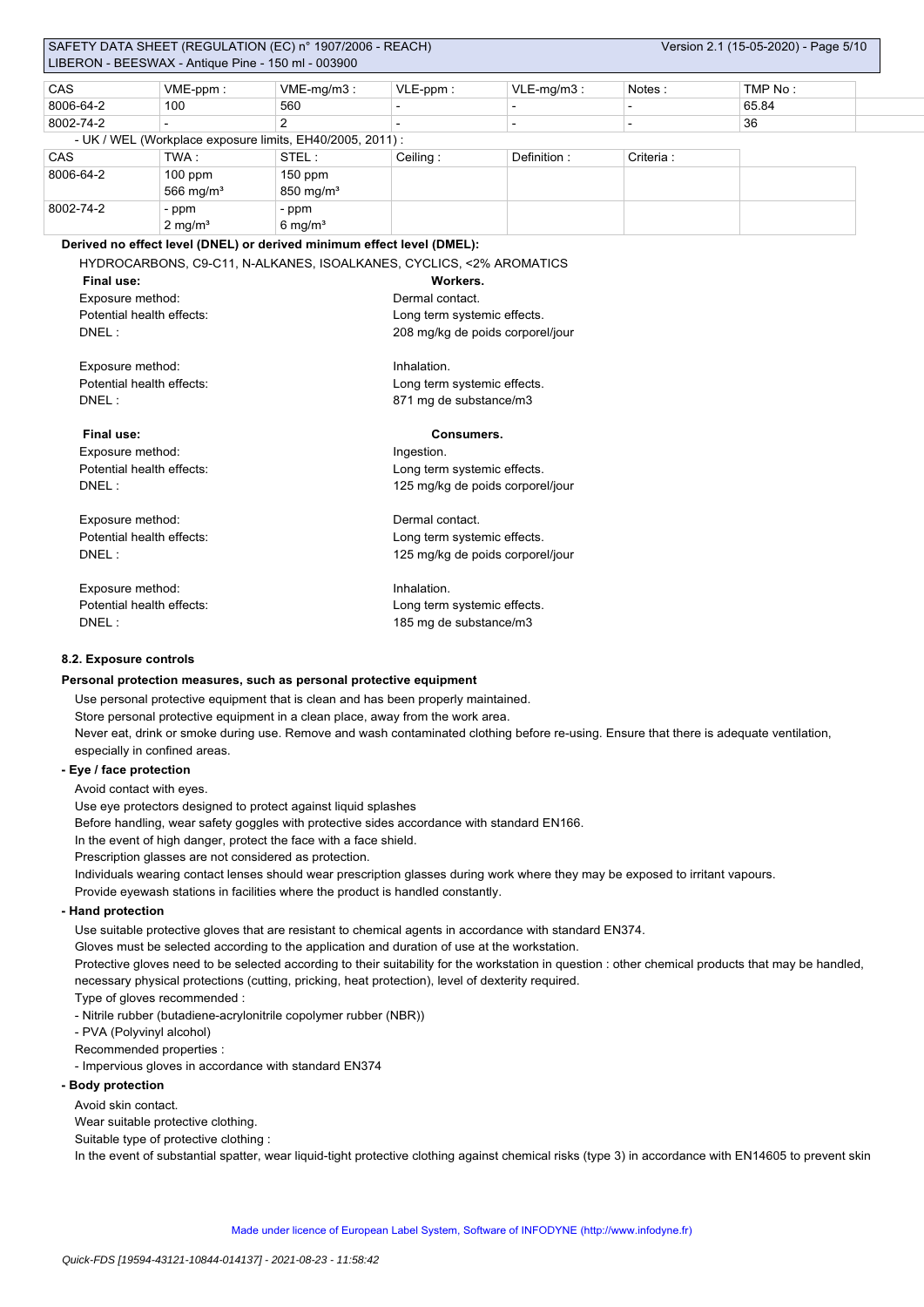#### contact.

In the event of a risk of splashing, wear protective clothing against chemical risks (type 6) in accordance with EN13034 to prevent skin contact. Work clothing worn by personnel shall be laundered regularly.

After contact with the product, all parts of the body that have been soiled must be washed.

### **- Respiratory protection**

Avoid breathing vapours.

If the ventilation is insufficient, wear appropriate breathing apparatus.

When workers are confronted with concentrations that are above occupational exposure limits, they must wear a suitable, approved, respiratory protection device.

Anti-gas and vapour filter(s) (Combined filters) in accordance with standard EN14387 :

- A1 (Brown)

### **SECTION 9 : PHYSICAL AND CHEMICAL PROPERTIES**

### **9.1. Information on basic physical and chemical properties**

**General information :**

| Physical state:                                        | Paste.                                  |
|--------------------------------------------------------|-----------------------------------------|
| Important health, safety and environmental information |                                         |
| pH:                                                    | Not relevant.                           |
| Boiling point/boiling range:                           | Not relevant.                           |
| Flash Point Interval:                                  | $23^{\circ}$ C <= FP <= 55 $^{\circ}$ C |
| Vapour pressure (50°C) :                               | Not relevant.                           |
| Density:                                               | 0.75-0.85                               |
| Water solubility:                                      | Insoluble.                              |
| Melting point/melting range:                           | Not relevant.                           |
| Self-ignition temperature :                            | Not relevant.                           |
| Decomposition point/decomposition range :              | Not relevant.                           |

**9.2. Other information**

No data available.

### **SECTION 10 : STABILITY AND REACTIVITY**

#### **10.1. Reactivity**

#### No data available.

#### **10.2. Chemical stability**

This mixture is stable under the recommended handling and storage conditions in section 7.

#### **10.3. Possibility of hazardous reactions**

When exposed to high temperatures, the mixture can release hazardous decomposition products, such as carbon monoxide and dioxide, fumes and nitrogen oxide.

#### **10.4. Conditions to avoid**

Any apparatus likely to produce a flame or to have a metallic surface at high temperature (burners, electric arcs, furnaces etc.) must not be allowed on the premises.

Avoid :

- accumulation of electrostatic charges.

- heating

- heat

- flames and hot surfaces

### **10.5. Incompatible materials**

No data available.

#### **10.6. Hazardous decomposition products**

The thermal decomposition may release/form :

- carbon monoxide (CO)
- carbon dioxide (CO2)

### **SECTION 11 : TOXICOLOGICAL INFORMATION**

### **11.1. Information on toxicological effects**

Exposure to vapours from solvents in the mixture in excess of the stated occupational exposure limit may result in adverse health effects such as mucous membrane and respiratory system irritation and adverse effects on kidney, liver and central nervous system. Symptoms produced will include headaches, numbness, dizziness, fatigue, muscular asthenia and, in extreme cases, loss of consciousness. May cause irreversible damage to the skin; namely inflammation of the skin or the formation of erythema and eschar or oedema following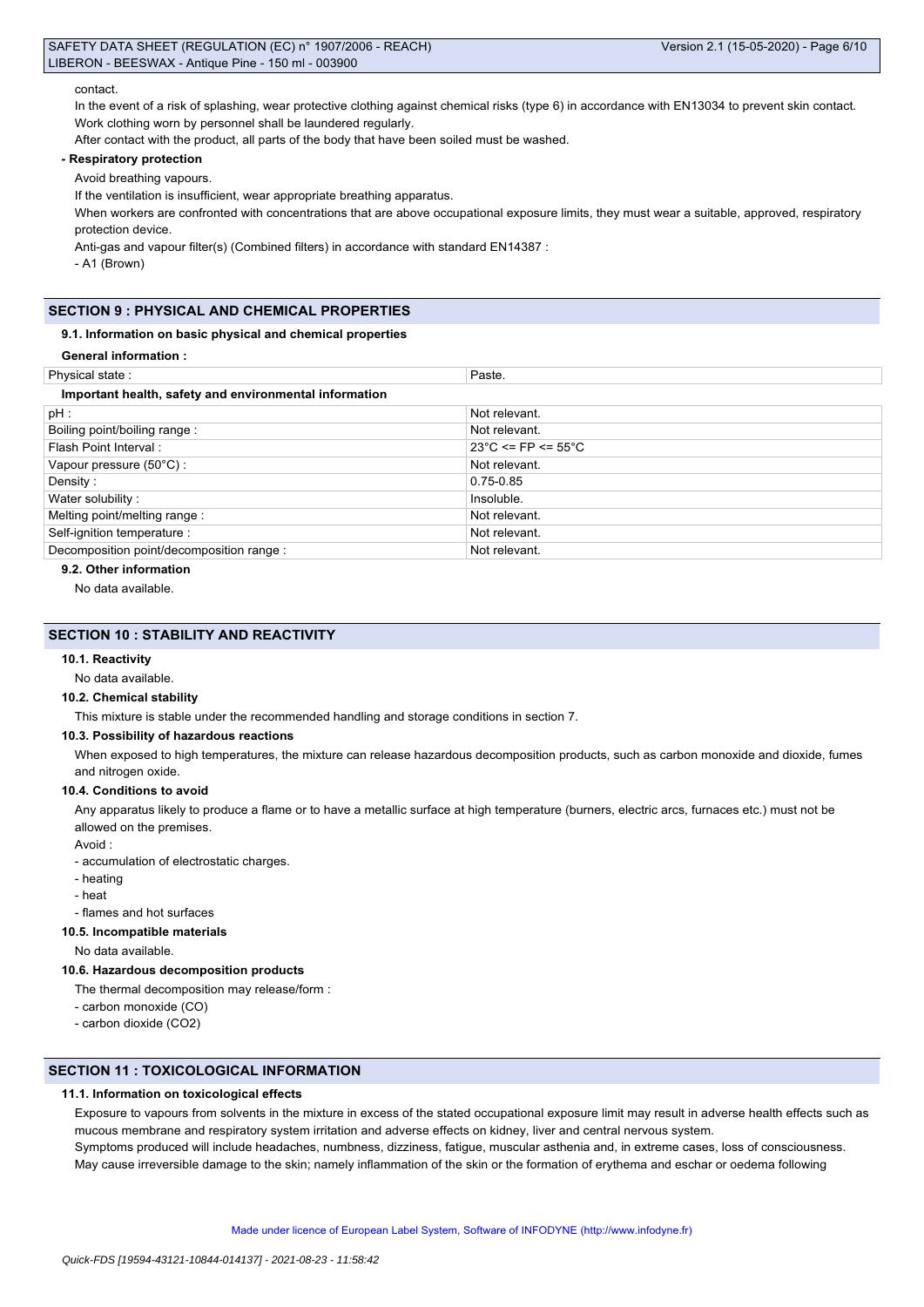exposure up to four hours.

Repeated or prolonged contact with the mixture may cause removal of natural oil from the skin resulting in non-allergic contact dermatitis and absorption through the skin.

May have reversible effects on the eyes, such as eye irritation which is totally reversible by the end of observation at 21 days. Splashes in the eyes may cause irritation and reversible damage

Narcotic effects may occur, such as drowsiness, narcosis, decreased alertness, loss of reflexes, lack of coordination or dizziness.

Effects may also occur in the form of violent headaches or nausea, judgement disorder, giddiness, irritability, fatigue or memory disturbance. May cause an allergic reaction by skin contact.

## **11.1.1. Substances**

### **Acute toxicity :**

HYDROCARBONS, C9-C11, N-ALKANES, ISOALKANES, CYCLICS, <2% AROMATICS Oral route : LD50 > 5000 mg/kg Species : Rat OCDE Ligne directrice 401 (Toxicité aiguë par voie orale)

Dermal route : LD50 > 5000 mg/kg

Species : Rabbit OCDE Ligne directrice 402 (Toxicité aiguë par voie cutanée)

Inhalation route (Vapours) : LC50 > 5000 mg/l

Species : Rat OCDE Ligne directrice 403 (Toxicité aiguë par inhalation)

### **Germ cell mutagenicity :**

HYDROCARBONS, C9-C11, N-ALKANES, ISOALKANES, CYCLICS, <2% AROMATICS No mutagenic effect.

#### **Carcinogenicity :**

HYDROCARBONS, C9-C11, N-ALKANES, ISOALKANES, CYCLICS, <2% AROMATICS Carcinogenicity Test : Negative.

No carcinogenic effect.

### **11.1.2. Mixture**

No toxicological data available for the mixture.

**Monograph(s) from the IARC (International Agency for Research on Cancer) :**

CAS 842-07-9 : IARC Group 3 : The agent is not classifiable as to its carcinogenicity to humans. CAS 9002-88-4 : IARC Group 3 : The agent is not classifiable as to its carcinogenicity to humans.

## **SECTION 12 : ECOLOGICAL INFORMATION**

Harmful to aquatic life with long lasting effects.

The product must not be allowed to run into drains or waterways.

## **12.1. Toxicity**

### **12.1.1. Substances**

HYDROCARBONS, C9-C11, N-ALKANES, ISOALKANES, CYCLICS, <2% AROMATICS Fish toxicity : LC50 > 1000 mg/l

Species : Oncorhynchus mykiss Duration of exposure : 96 h OCDE Ligne directrice 203 (Poisson, essai de toxicité aiguë)

NOEC = 0.23 mg/l Species : Oncorhynchus mykiss Duration of exposure : 28 jours

Crustacean toxicity : EC50 > 1000 mg/l

Species : Daphnia magna Duration of exposure : 48 h OCDE Ligne directrice 202 (Daphnia sp., essai d'immobilisation immédiate)

NOEC = 0.13 mg/l Species : Daphnia magna Duration of exposure : 21 jours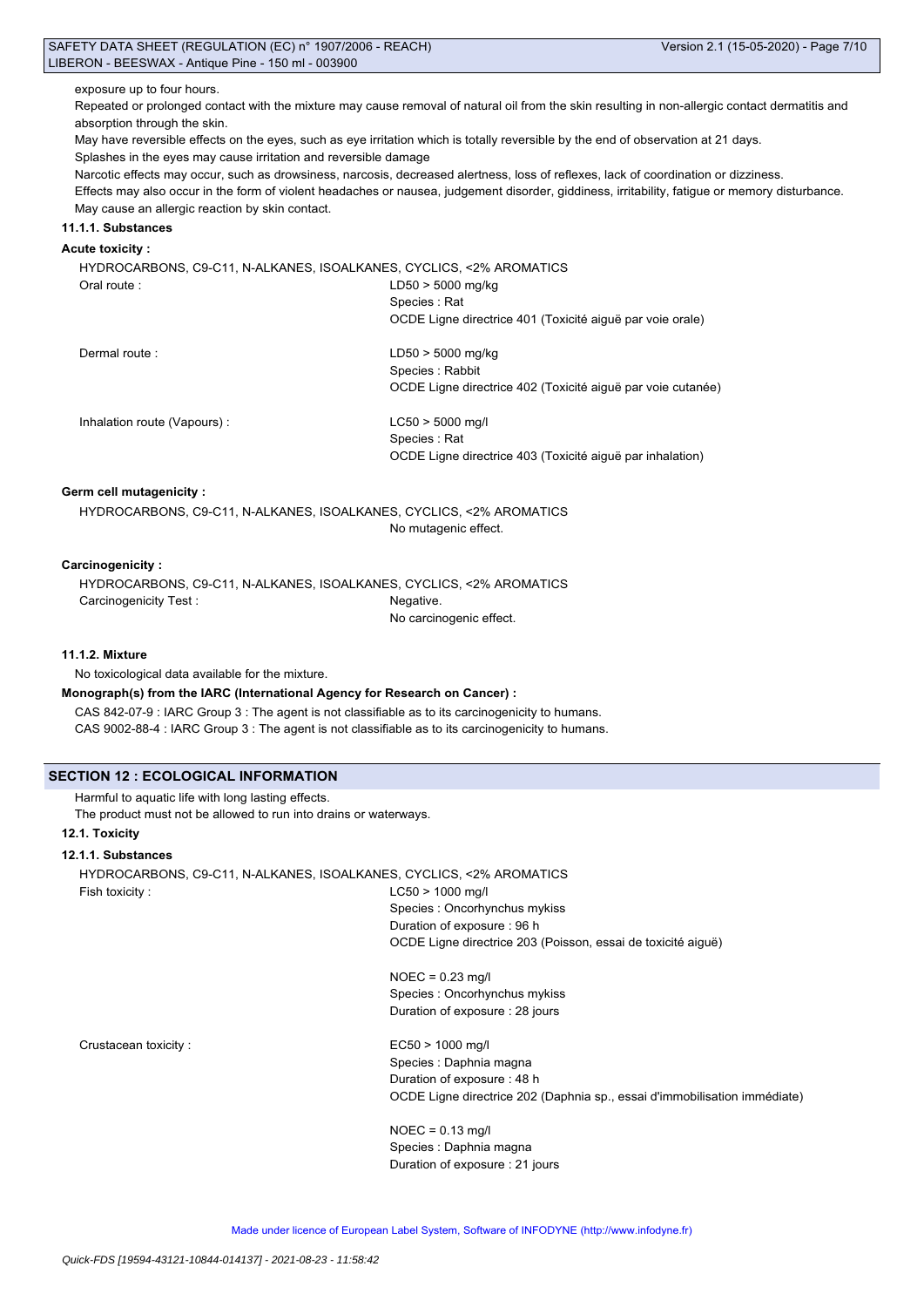Algae toxicity :  $ECr50 > 1000$  mg/l

Species : Pseudokirchnerella subcapitata Duration of exposure : 72 h OCDE Ligne directrice 201 (Algues, Essai d'inhibition de la croissance)

 $NOEC = 3$  mg/l Species : Pseudokirchnerella subcapitata Duration of exposure : 72 h OCDE Ligne directrice 201 (Algues, Essai d'inhibition de la croissance)

### **12.1.2. Mixtures**

No aquatic toxicity data available for the mixture.

### **12.2. Persistence and degradability**

**12.2.1. Substances**

HYDROCARBONS, C9-C11, N-ALKANES, ISOALKANES, CYCLICS, <2% AROMATICS

Biodegradability : no degradability data is available, the substance is considered as not degrading quickly.

#### **12.3. Bioaccumulative potential**

No data available.

### **12.4. Mobility in soil**

No data available.

### **12.5. Results of PBT and vPvB assessment**

No data available.

### **12.6. Other adverse effects**

No data available.

### **SECTION 13 : DISPOSAL CONSIDERATIONS**

Proper waste management of the mixture and/or its container must be determined in accordance with Directive 2008/98/EC.

### **13.1. Waste treatment methods**

Do not pour into drains or waterways.

### **Waste :**

Waste management is carried out without endangering human health, without harming the environment and, in particular without risk to water, air, soil, plants or animals.

Recycle or dispose of waste in compliance with current legislation, preferably via a certified collector or company.

Do not contaminate the ground or water with waste, do not dispose of waste into the environment.

### **Soiled packaging :**

Empty container completely. Keep label(s) on container. Give to a certified disposal contractor.

### **SECTION 14 : TRANSPORT INFORMATION**

Transport product in compliance with provisions of the ADR for road, RID for rail, IMDG for sea and ICAO/IATA for air transport (ADR 2019 - IMDG 2018 - ICAO/IATA 2020).

### **14.1. UN number**

3175

### **14.2. UN proper shipping name**

UN3175=SOLIDS or mixtures of solids (such as preparations and wastes) CONTAINING FLAMMABLE LIQUID, N.O.S. having a flash-point up to 60 °C

(cires de paraffine et cires d'hydrocarbures)

## **14.3. Transport hazard class(es)**

- Classification :

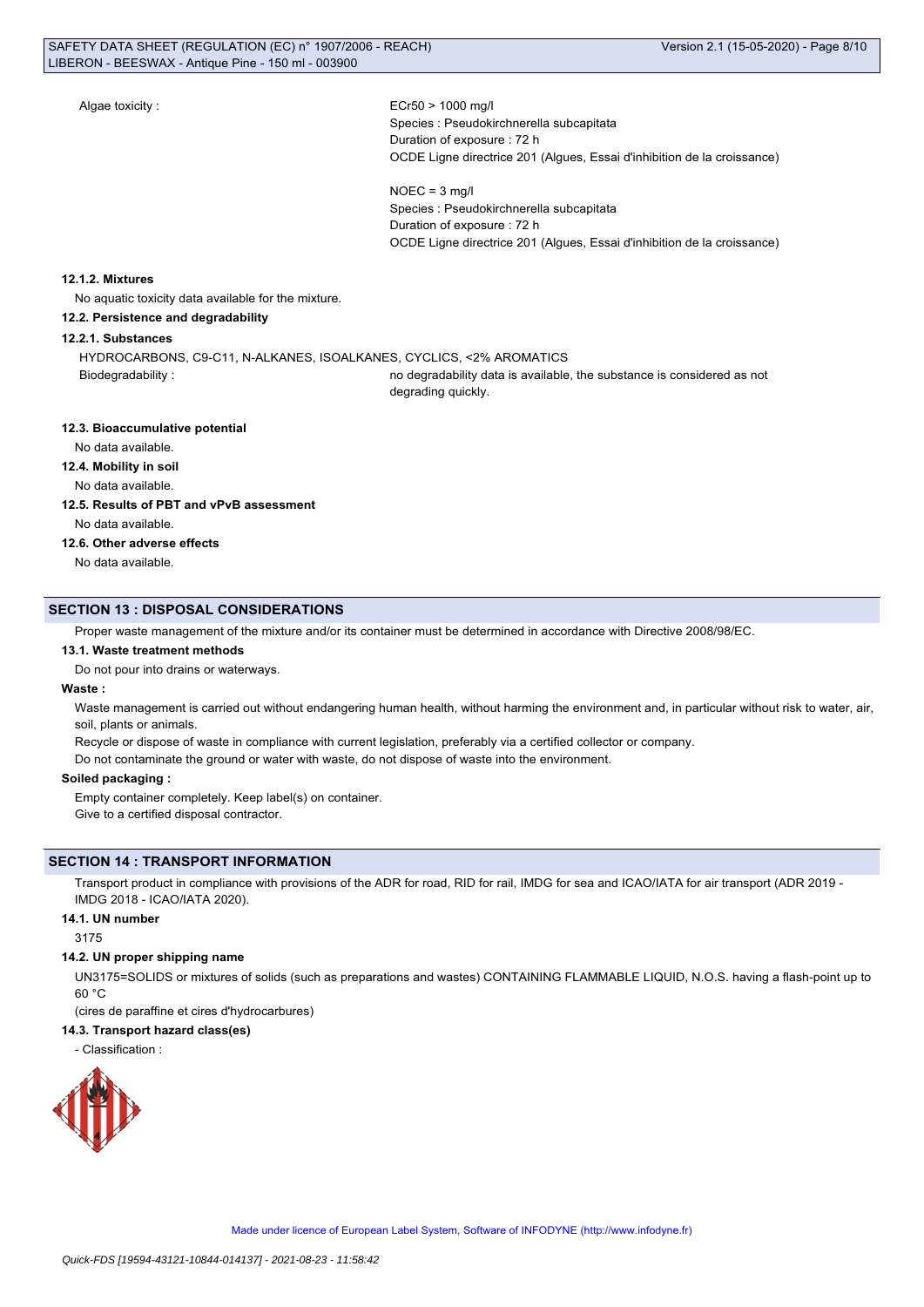#### 4.1

**14.4. Packing group**

II

### **14.5. Environmental hazards**

## -

## **14.6. Special precautions for user**

| ADR/RID     | Class | Code                     | Pack gr. | Label    | Ident.           | LQ                       | Provis.                  | EQ                  | Cat.                     | Tunnel |  |
|-------------|-------|--------------------------|----------|----------|------------------|--------------------------|--------------------------|---------------------|--------------------------|--------|--|
|             | 4.1   | F <sub>1</sub>           | Ш        | 4.1      | 40               | $1$ kg                   | 216 274<br>601           | E <sub>2</sub>      | 2                        | Е      |  |
| <b>IMDG</b> | Class | 2°Label                  | Pack gr. | LQ       | <b>EMS</b>       | Provis.                  | EQ                       | Stowage<br>Handling | Segregati<br>on          |        |  |
|             | 4.1   | $\overline{\phantom{0}}$ | Ш        | $1$ kg   | $F-A, S-I$       | 216 274                  | E <sub>2</sub>           | Category<br>в       | $\overline{\phantom{0}}$ |        |  |
| <b>IATA</b> | Class | 2°Label                  | Pack gr. | Passager | Passager         | Cargo                    | Cargo                    | note                | EQ                       |        |  |
|             | 4.1   | $\overline{\phantom{0}}$ | Ш        | 445      | 15 <sub>kg</sub> | 448                      | 50 kg                    | A46                 | E2                       |        |  |
|             | 4.1   | $\overline{\phantom{a}}$ | Ш        | Y441     | $5$ kg           | $\overline{\phantom{0}}$ | $\overline{\phantom{0}}$ | A46                 | E <sub>2</sub>           |        |  |

For limited quantities, see part 2.7 of the OACI/IATA and chapter 3.4 of the ADR and IMDG.

For excepted quantities, see part 2.6 of the OACI/IATA and chapter 3.5 of the ADR and IMDG.

### **14.7. Transport in bulk according to Annex II of Marpol and the IBC Code**

No data available.

## **SECTION 15 : REGULATORY INFORMATION**

**15.1. Safety, health and environmental regulations/legislation specific for the substance or mixture**

### **- Classification and labelling information included in section 2:**

- The following regulations have been used:
- EU Regulation No. 1272/2008 amended by EU Regulation No. 2020/217 (ATP 14)
- **Container information:**

No data available.

**- Particular provisions :**

No data available.

### **15.2. Chemical safety assessment**

This product contains at least one substance with exposure scenarios. The RMM (risk management measures) and OC (Operating conditions) are included in the body of the SDS.

## **SECTION 16 : OTHER INFORMATION**

Since the user's working conditions are not known by us, the information supplied on this safety data sheet is based on our current level of knowledge and on national and community regulations.

The mixture must not be used for other uses than those specified in section 1 without having first obtained written handling instructions. It is at all times the responsibility of the user to take all necessary measures to comply with legal requirements and local regulations. The information in this safety data sheet must be regarded as a description of the safety requirements relating to the mixture and not as a guarantee of the properties thereof.

#### **Wording of the phrases mentioned in section 3 :**

| H <sub>226</sub> | Flammable liquid and vapour.                          |
|------------------|-------------------------------------------------------|
| H302             | Harmful if swallowed.                                 |
| H304             | May be fatal if swallowed and enters airways.         |
| H312             | Harmful in contact with skin.                         |
| H315             | Causes skin irritation.                               |
| H317             | May cause an allergic skin reaction.                  |
| H319             | Causes serious eye irritation.                        |
| H332             | Harmful if inhaled.                                   |
| H336             | May cause drowsiness or dizziness.                    |
| H411             | Toxic to aquatic life with long lasting effects.      |
| <b>EUH066</b>    | Repeated exposure may cause skin dryness or cracking. |

#### **Abbreviations :**

DNEL : Derived No-Effect Level

ADR : European agreement concerning the international carriage of dangerous goods by Road.

IMDG : International Maritime Dangerous Goods.

IATA : International Air Transport Association.

ICAO : International Civil Aviation Organisation